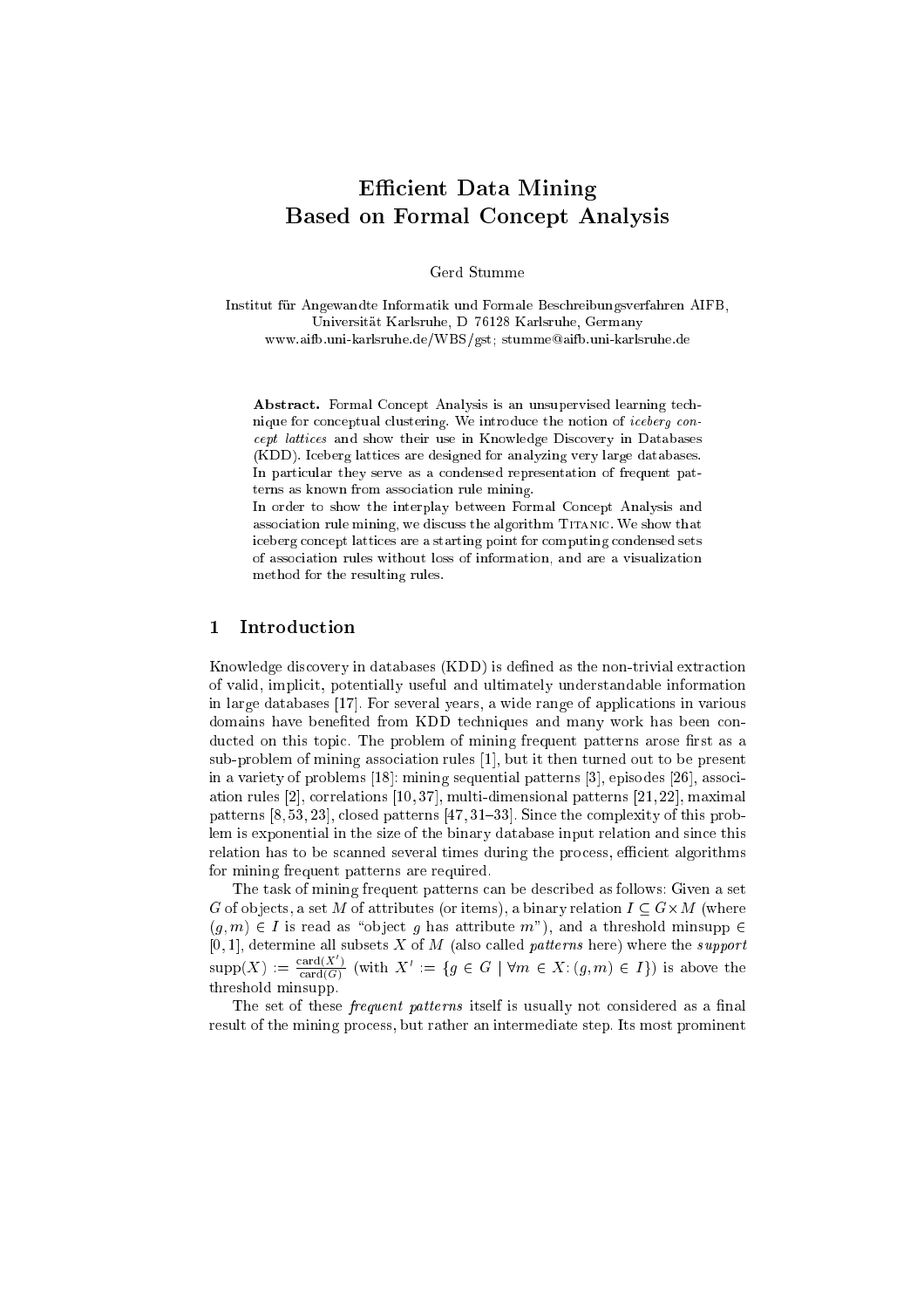use are certainly association rules. The task of mining association rules is to determine all pairs  $X \to Y$  of subsets of M such that  $\text{supp}(X \to Y) := \text{supp}(X \cup Y)$ is above the threshold minimapp, and the *confidence* conf( $X \to Y$ ) :=  $\frac{\supp(X \cup Y)}{\supp(X)}$ is above a given threshold minconf  $\in [0, 1]$ . Association rules are for instance used in warehouse basket analysis, where the warehouse management is interested in learning about products frequently bought together.

Since determining the frequent patterns is the computationally most expensive part, most research has focused on this aspect. Most algorithms follow the way of the well-known Apriori algorithm [2]. It is traversing iteratively the set of all patterns in a levelwise manner. During each iteration one level is considered: a subset of candidate patterns is created by joining the frequent patterns discovered during the previous iteration, the supports of all candidate patterns are counted, and the infrequent ones are discarded. A variety of modifications of this algorithm arose  $[11, 29, 34, 48]$  in order to improve different efficiency aspects. However, all of these algorithms have to determine the supports of all frequent patterns and of some infrequent ones in the database.

Other algorithms are based on the extraction of maximal frequent patterns. from which all supersets are infrequent and all subsets are frequent. They combine a levelwise bottom-up traversal with a top-down traversal in order to quickly find the maximal frequent patterns. Then, all frequent patterns are derived from these ones and one last database scan is carried on to count their support. The most prominent algorithm using this approach is Max-Miner [8]. Experimental results have shown that this approach is particularly efficient for extracting maximal frequent patterns, but when applied to extracting all frequent patterns, performances drastically decrease because of the cost of the last scan which requires roughly an inclusion test between each frequent pattern and each object of the database. As for the first approach, algorithms based on this approach have to extract the supports of all frequent patterns from the database.

While all techniques mentioned so far count the support of all frequent patterns, this is by no means necessary. In the next section, we will show that the knowledge of some supports is sufficient for deriving all other supports. This way, we are able to decrease computation time. An additional result is the visualization of representative frequent patterns in *iceberg concept lattices*, which is discussed in Section 3. In Section 4, we sketch the principle of one of the algorithms, called TITANIC. Last but not least, iceberg concept lattices allow to drastically reduce the number of rules that are to be presented to the user, without any information loss. This is the topic of Section 5. The paper summarizes joint work with Lotfi Lakhal, Yves Bastide, Nicolas Pasquier, and Rafik Taouil as presented in  $[5, 6, 42, 43]$ .

### Mining Frequent Patterns with Formal Concept  $\overline{2}$ Analysis

Consider two patterns  $X$  and  $Y$  such that both describe exactly the same set of objects, i.e.,  $X' = Y'$ . So if we know the support of one of them, we do not need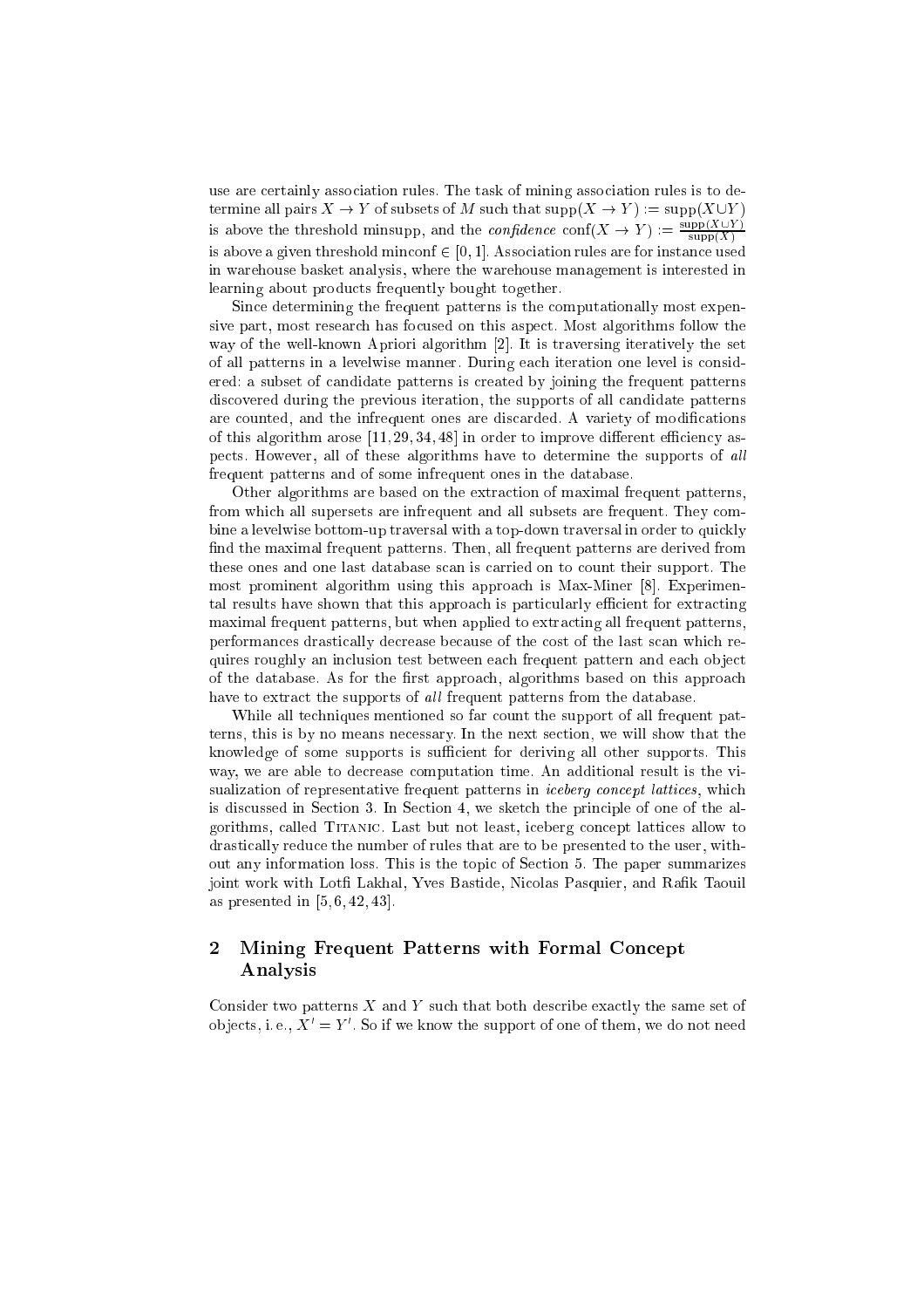to count the support of the other one in the database. In fact, we can introduce an equivalence relation  $\sigma$  on the powerset  $\mathcal{P}(M)$  or  $M$  by  $\Lambda \sigma Y \iff \Lambda = Y$ . If we knew the relation from the beginning, it would be sufficient to count the support of one pattern of each class only  $-$  all other supports can then be derived.

Of course one does not know  $\theta$  in advance, but one can determine it along the computation. It turns out that one usually has to count the support of more than one pattern of each class, but normally not of all of them. The percentage of patterns to be onsidered depends on how orrelated the data are: The more correlated the data are, the fewer counts have to be performed.

This observation was independently made by three resear
h groups around 1997/98, inspired by the theory of Formal Con
ept Analysis: L. Lakhal and his database group in Clermont-Ferrand, M. Zaki in Troy, NY, and the author in Darmstadt. The first algorithm based on this idea was Close [31], followed by  $A$ -Close [32], ChARM [55], PASCAL [6], Closet [33], and TITANIC [41, 42], each having its own way to exploit the equivalence relation which is hidden in the data. In Section 4, we will sketch the TITANIC algorithm as an example.

All these algorithms make use of the theory of Formal Concept Analysis  $(FCA)$ . Introduced in the early 1980ies as a formalization of the concept of 'concept' [51], FCA has over the years grown to a powerful theory for data analysis, information retrieval, and knowledge discovery [45]. In Artificial Intelligence  $(AI)$ , FCA is used as a knowledge representation mechanism [46] and as conceptual clustering method  $[38, 12, 27]$ . In database theory, FCA has been extensively used for class hierarchy design and management  $[28, 52, 14, 50, 36, 16]$ . Its usefulness for the analysis of data stored in relational databases has been demonstrated with the ommer
ially used management system TOSCANA for Conceptual Information Systems [49].

FCA has been applied in a wide range of domains, including medicine, psychology, social sciences, linguistics, information sciences, machine and civil engineering etc. (cf. [45]). Over all, FCA has been used in more than 200 projects, both on the scientific and the commercial level. For instance, FCA has been applied for analyzing data of children with diabetes [35], for developing qualitative theories in music esthetics  $[25]$ , for managing emails  $[13]$ , for database marketing [19], and for an IT security management system [9].

FCA formalizes a concept of 'concept' as established in the international standard ISO 704: a concept is considered as a unit of thought constituted of two parts: its extension and its intension  $[51, 15]$ . This understanding of 'concept' is first mentioned explicitly in the Logic of Port Royal  $[4]$ . To allow a formal des
ription of extensions and intensions, FCA starts with the same type of data as association rule mining: a *(formal)* context  $\mathbb{K} := (G, M, I)$  consists of a set  $G$  of objects [German: Gegenstände], a set  $M$  of attributes [Merkmale], and a binary relations  $\mathbf{r} = \mathbf{c}_0$  , we define the contract of  $\mathbf{r}_0$  and  $\mathbf{r}_1$ 

$$
A' := \{ m \in M \mid \forall g \in A : (g, m) \in I \} ;
$$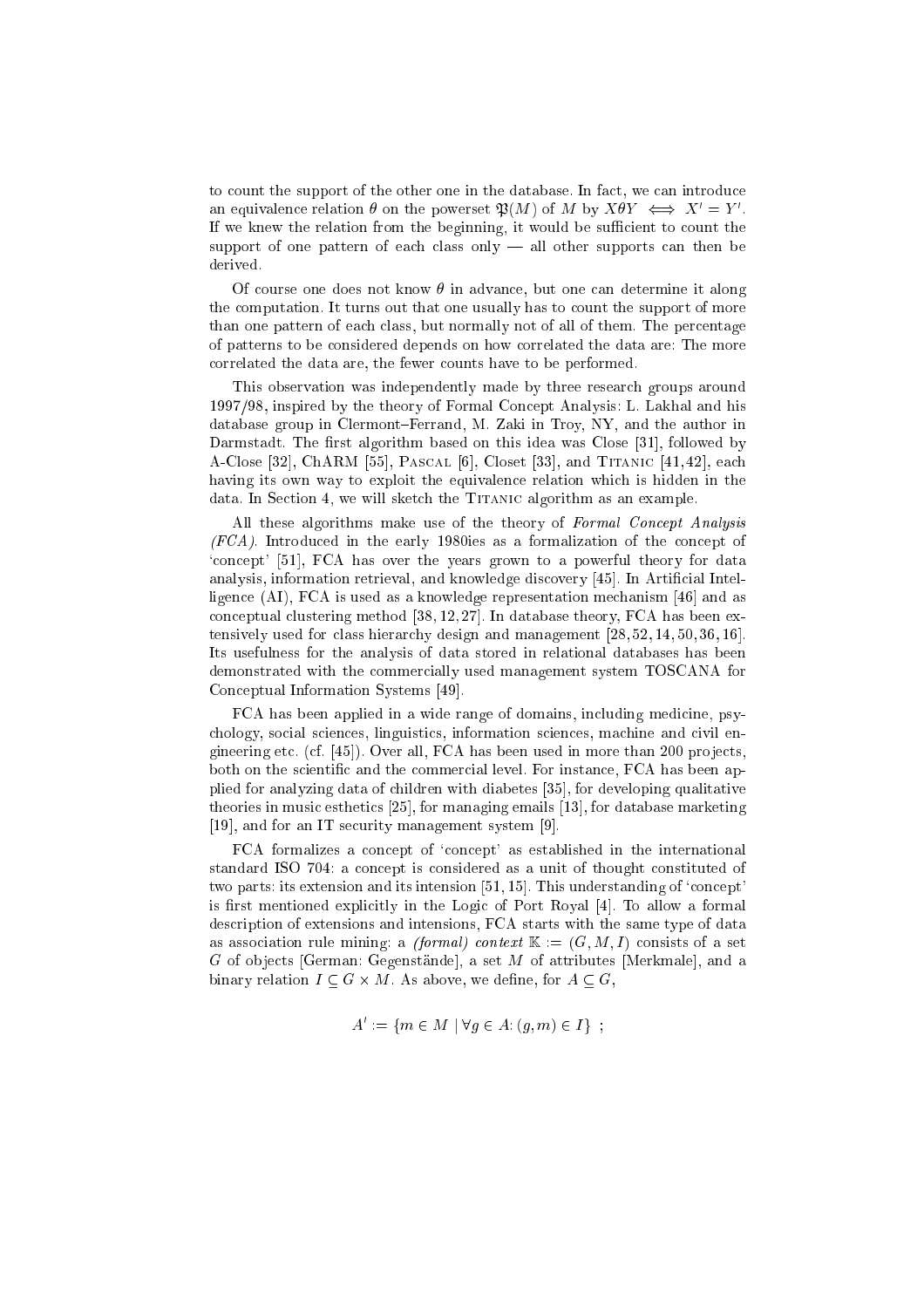and for  $B \subset M$ , we define dually

$$
B' := \{ g \in G \mid \forall m \in B : (g, m) \in I \} .
$$

Now, a formal concept is a pair  $(A, B)$  with  $A \subseteq G, B \subseteq M, A' = B$ and  $B' = A$ . A is called *extent* and B is called *intent* of the concept. The set  $\underline{\mathfrak{B}}(\mathbb{K})$  of all concepts of a formal context  $\mathbb K$  together with the partial order  $(A_1, B_1) \leq (A_2, B_2)$   $\Leftrightarrow A_1 \subseteq A_2$  (which is equivalent to  $B_1 \supseteq B_2$ ) is called concept lattice of K.

It turns out that each concept intent (here also called *closed pattern*) is exactly the largest pattern of the equivalence class of  $\theta$  it belongs to. For any pattern  $X \subseteq M$ , the concept intent of its equivalence class is the set  $X$  . The on
ept intents an hen
e be onsidered as `normal forms' of the (frequent) patterns. In particular, the concept lattice contains all information to derive the support of all (frequent) patterns.

#### 3 Iceberg Concept Lattices

While it is not really informative to study the set of all frequent patterns, the situation hanges when we onsider the losed patterns among them only. The on cepts they belong to are called *frequent concepts*, and the set of all frequent concepts is called *iceberg concept lattice* of the context  $\mathbb K$  for the threshold minsupp. We illustrate this by a small example. Figure 1 shows the iceberg concept lattice of the MUSHROOM database from the UCI KDD Archive [7] for a minimum support of 85 %.

The MUSHROOM database consists of 8,416 objects (mushrooms) and 22 (nominally valued) attributes. We obtain a formal ontext by reating one (Boolean) attribute for ea
h of the 80 possible values of the 22 database attributes. The resulting formal context has thus 8,416 objects and 80 attributes. For a minimum support of 85%, this dataset has 16 frequent patterns, namely all  $2<sup>4</sup>$ possible combinations of the attributes 'veil type: partial', 'veil color: white', 'gill attachment: free', and 'ring number: one'. Only seven of them are closed. The seven frequent on
epts are shown in Figure 1.

In the diagram, each node stands for formal concept. The intent of each on
ept (i. e., ea
h frequent losed pattern) onsists of the attributes labeled at or above the concept. The number shows its support. One can clearly see that all mushrooms in the database have the attribute 'veil type: partial'. Furthermore the diagram tells us that the three next-frequent attributes are: 'veil color: white' (with  $97.62\%$  support), 'gill attachment: free'  $(97.43\%)$ , and 'ring number: one' (92.30 %). There is no other attribute having a support higher than 85 %. But even the combination of all these four concepts is frequent (with respect to our threshold of  $85\%$ :  $89.92\%$  of all mushrooms in our database have one ring, a white partial veil, and free gills. This concept with a quite complex description contains more objects than the concept described by the fifth-most attribute, which has a support below our threshold of 85%, since it is not displayed in the diagram.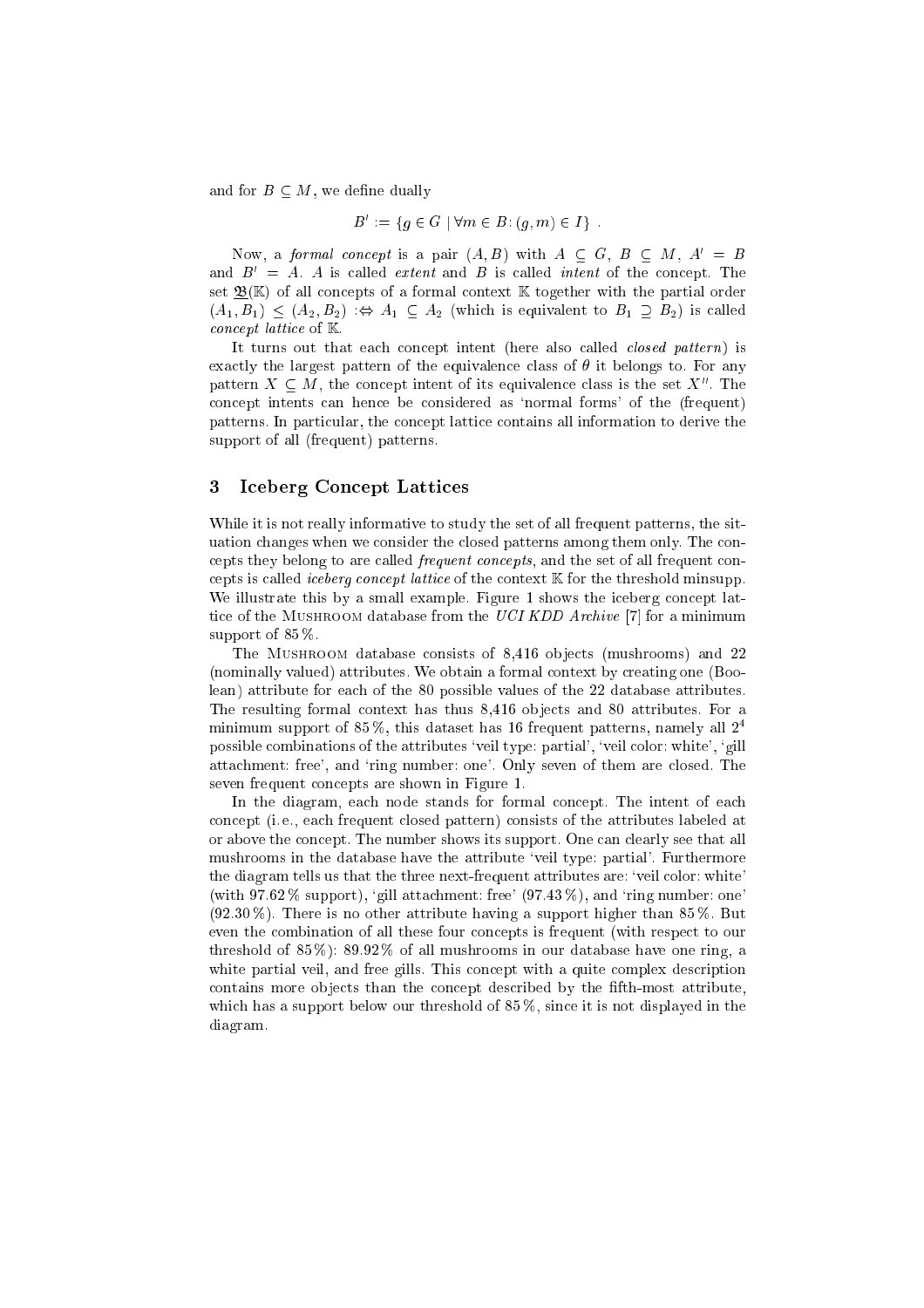

Fig. 1. Iceberg concept lattice of the mushroom database with minsupp =  $85\%$ 

In the diagram, we can detect the implication

{ring number: one, veil color: white}  $\Rightarrow$  {gill attachment: free}.

It is indicated by the fact that there is no concept having 'ring number: one' and 'veil color: white' (and 'veil type: partial') in its intent, but not 'gill attachment: free'. This implication has a support of 89.92% and is globally valid in the database (i.e., it has a confidence of  $100\%$ ).

If we want to see more details, we have to de
rease the minimum support. Figure 2 shows the Mushroom i
eberg on
ept latti
e for a minimum support of 70 %. Its 12 on
epts represent all information about the 32 frequent patterns for this threshold. One observes that, of ourse, its top-most part is just the iceberg lattice for minsupp  $= 85\%$ . Additionally, we obtain five new concepts, having the possible combinations of the next-frequent attribute 'gill spacing: close' (having support  $81.08\%$ ) with the previous four attributes. The fact that the combination {veil type: partial, gill attachment: free, gill spacing: close} is not realized as a on
ept intent indi
ates another impli
ation:

{gill attachment: free, gill spacing: close}  $\Rightarrow$  {veil color: white} (\*)

This implication has  $78.52\%$  support (the support of the most general concept having all three attributes in its intent) and  $-$  being an implication  $100\,\%$  confidence.

By further decreasing the minimum support, we discover more and more details. Figure 3 shows the MUSHROOMS iceberg concept lattice for a minimum support of 55%. It shows four more partial copies of the  $85\%$  iceberg lattice, and three new, single concepts.

The Mushrooms example shows that iceberg concept lattices are suitable especially for strongly correlated data. In Table 1, the size of the iceberg concept lattice (i.e., the number of all frequent closed patterns) is compared with the number of all frequent patterns. It shows for instan
e, that, for the minimum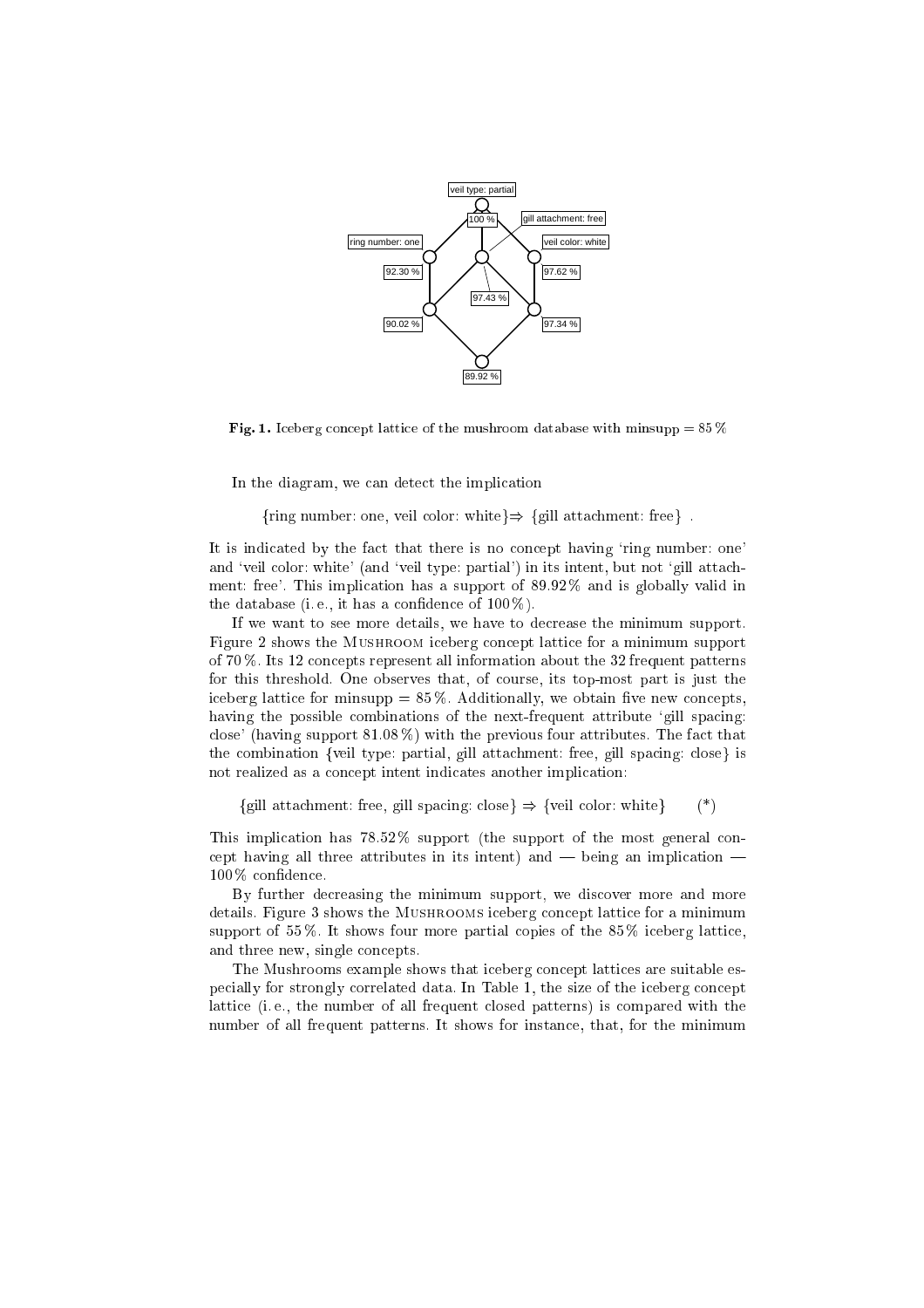

Fig. 2. Iceberg concept lattice of the mushroom database with minsupp =  $70\%$ 

Table 1. Number of frequent closed itemsets and frequent itemsets for the Mushrooms example

|          | $\text{minsupp}  \# \text{ frequent closed items}  \# \text{ frequent items}$ |      |
|----------|-------------------------------------------------------------------------------|------|
| 85 %     |                                                                               |      |
| $70\,\%$ | 1 ດ                                                                           | 32   |
| 55 %     | 32                                                                            | 116  |
|          | 32.086                                                                        | 0.80 |

support of 55 %, only 32 frequent closed itemsets are needed to provide all information about the support of all 116 frequent itemsets one obtains for the same threshold.

## 4 Computing the Iceberg Concept Lattice with Titanic

For illustrating the principles underlying the algorithms for mining frequent (closed) patterns using FCA, we sketch one representative called TITANIC. For a more detailed discussion of the algorithm, we refer to [42].

TITANIC is counting the support of so-called key patterns (and of some candidates for key patterns) only: A key pattern (or minimal generator) is every minimal pattern in an equivalence class of  $\theta$ . TITANIC makes use of the fact that the set of all key patterns has the same property as the set of all frequent patterns: it is an order ideal in the powerset of  $M$ . This means that each subset of a key pattern is a key pattern, and no superset of a non-key pattern is a key pattern. Thus we can reuse the pruning approach of Apriori for computing the supports of all frequent key patterns. On
e we have omputed them, we have computed the support of at least one pattern in each equivalence class of  $\theta$ ,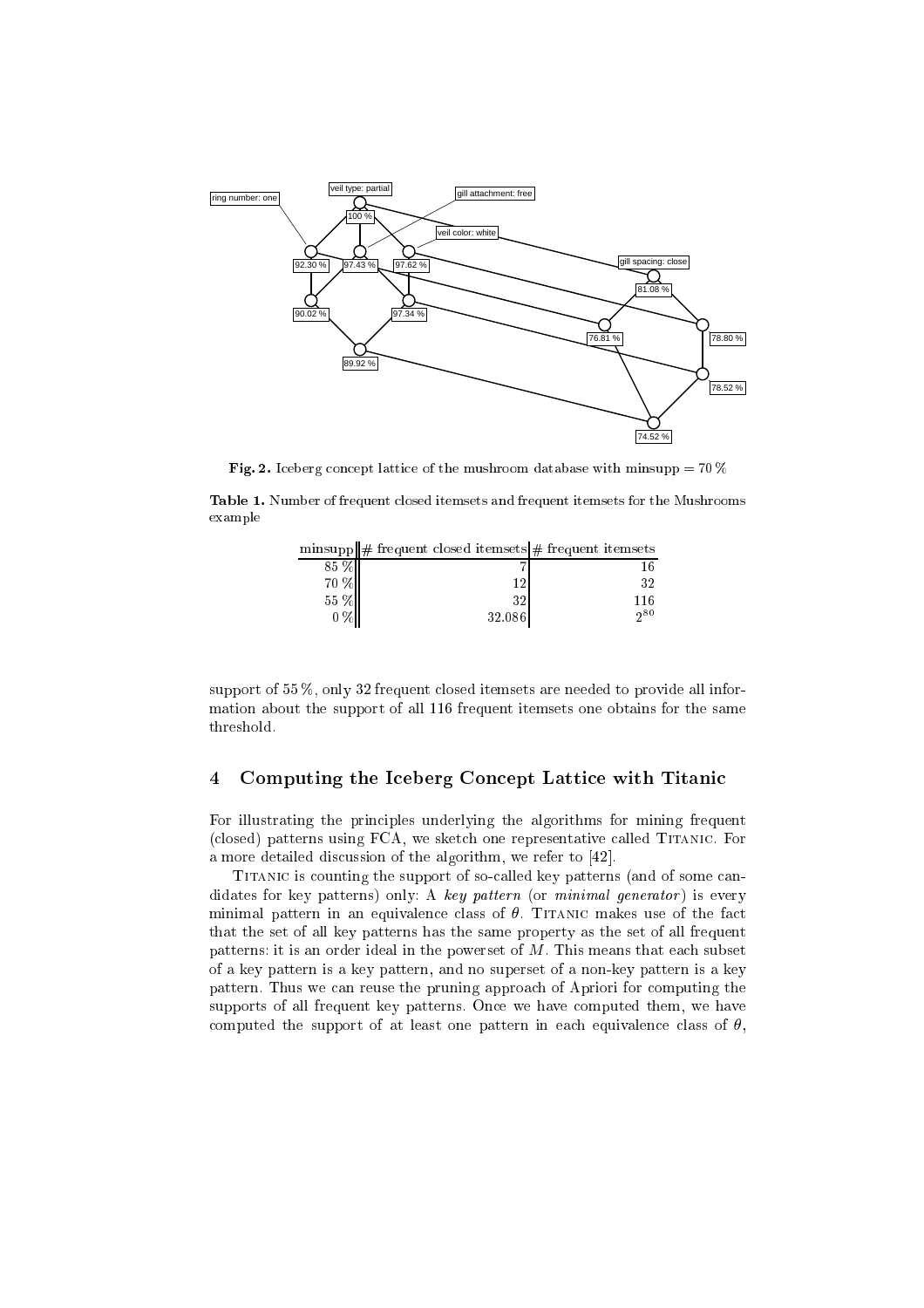

Fig. 3. Iceberg concept lattice of the mushroom database with minsupp =  $55\%$ 

and we know the relation  $\theta$  completely. Hence we can deduce the support of all frequent patterns without accessing the database any more.

Figure 4 shows the principle of TITANIC. Its basic idea is as the original Apriori algorithm: At the *i*th iteration, we consider only patterns with cardinality  $i$ (called *i-patterns* for short), starting with  $i = 1$  (step 1). In step 2, the support of all candidates is counted. For  $i = 1$ , the candidates are all 1-patterns, later they are all  $i$ -patterns which are potential key patterns.

Once we know the support of all *i*-candidates, we have enough information to compute for all  $(i-1)$ -key patterns their closure, i.e., the concept intent of their equivalence class. This is done in step 3, using the equation  $X'' = X \cup \{x \in$  $M \setminus X$  | supp $(X)$  = supp $(X \cup \{x\})$ .

In step 4, all patterns whi
h are either not frequent or non-key are pruned. For the latter we use a characterization of key patterns saying that a pattern is a key pattern iff its support is different from the support of all its immediate subsets. In strongly orrelated data, this additional ondition helps pruning a significant number of patterns.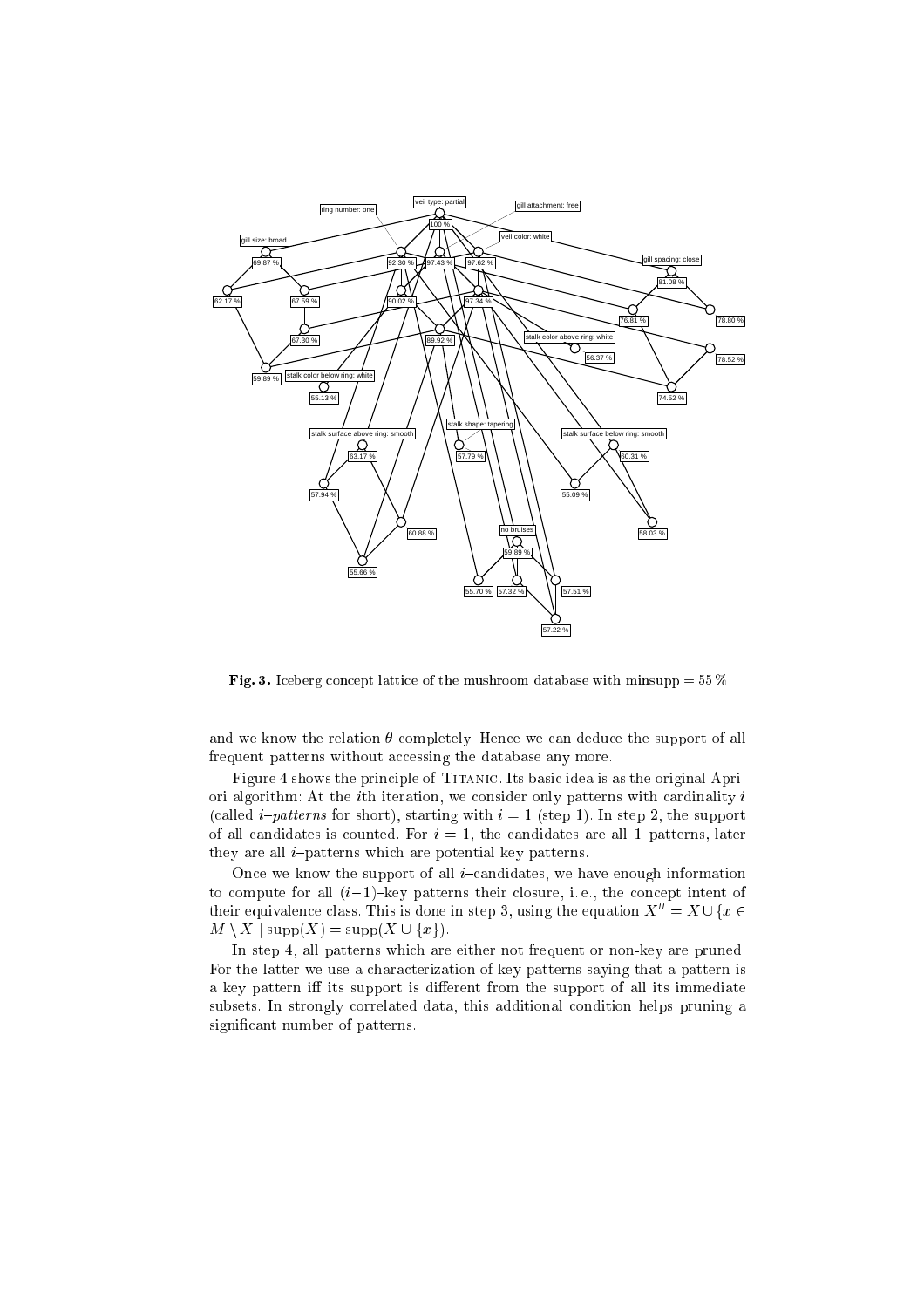

Fig. 4. The TITANIC algorithm

At the end of each iteration, the candidates for the next iteration are generated in step 5. The generation procedure is basically the same as for Apriori: An  $(i+1)$ -pattern is a candidate iff all its *i*-subpatterns are key patterns. As long as new candidates are generated, the next iteration starts. Otherwise the algorithm terminates.

It is important to note that  $-$  especially in strongly correlated data  $$ the number of frequent key patterns is small compared to the number of all frequent patterns. Even more important, the cardinality of the largest frequent key pattern is normally smaller than the one of the largest frequent pattern. This means that the algorithm has to perform fewer iterations, and thus fewer scans of the database. This is especially important when the database is too large for main memory, as each disk access significantly increases computation time. A theoretical and experimental analysis of this behavior is given in [42], further experimental results are provided in  $[6]$ .

#### **Bases of Association Rules**  $\overline{5}$

One problem in mining association rules is the large number of rules which are usually returned. But in fact not all rules are necessary to present the infor-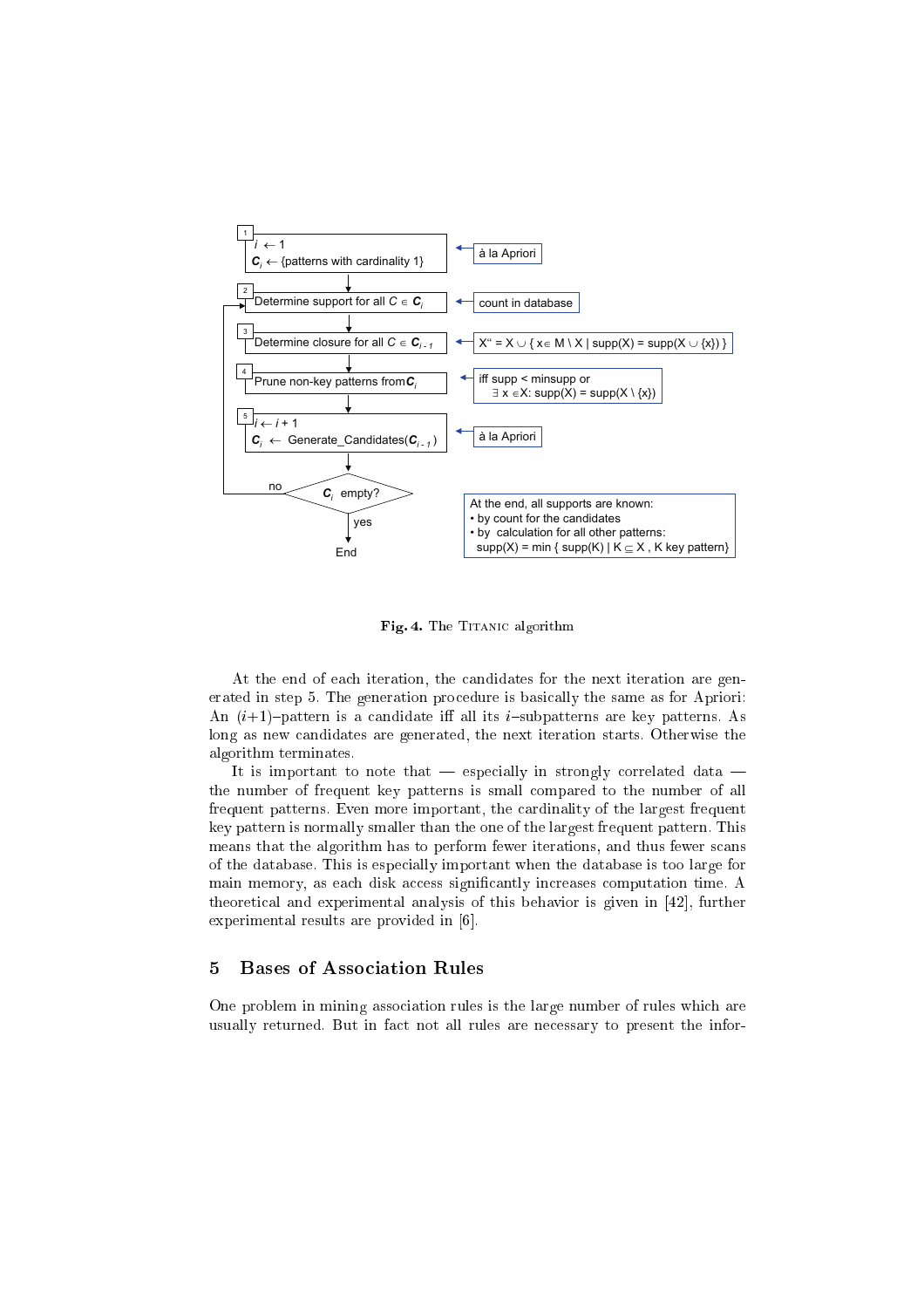

Fig. 5. Visualization of the Luxenburger basis for minsupp  $= 70\%$  and minconf=  $95\%$ 

mation. Similar to the representation of all frequent patterns by the frequent closed patterns, one can represent all valid association rules by certain subsets, so-called bases. In  $[5]$ ,  $[56]$ , and  $[43]$ , different bases for association rules are introdu
ed. The omputation of the bases does not require all frequent patterns, but only the losed ones.

Here we will only show by an example (taken from  $[43]$ ), how these bases look like. We have already discussed how implications (i.e., association rules with  $100\%$  confidence) can be read from the line diagram. The Luxenburger basis for approximate asso
iation rules (i. e., asso
iation rules with less than  $100\%$  confidence) can also be visualized directly in the line diagram of an iceberg concept lattice. It makes use of results of  $[24]$  and contains only those rules  $B_1 \rightarrow B_2$  where  $B_1$  and  $B_2$  are frequent concept intents and where the concept  $(B_1, B_1)$  is an immediate subconcept of  $(B_2, B_2)$ . Hence there corresponds to each approximate rule in the Luxenburger base exactly one edge in the line diagram. Figure 5 visualizes all rules in the Luxenburger basis for minsupp  $= 70\%$ and minconf  $= 95\%$ . For instance, the rightmost arrow stands for the association rule {veil color: white, gill spacing: close}  $\rightarrow$  {gill attachment: free}, which holds with a confidence of 99.6%. Its support is the support of the concept the arrow is pointing to:  $78.52\%$ , as shown in Figure 2. Edges without label indicate that the confidence of the rule is below the minimum confidence threshold. The visualization technique is described in more detail in [43]. In comparison with other visualization te
hniques for asso
iation rules (as for instan
e implemented in the IBM Intelligent Miner), the visualization of the Luxenburger basis within the iceberg concept lattice benefits of the smaller number of rules to be repre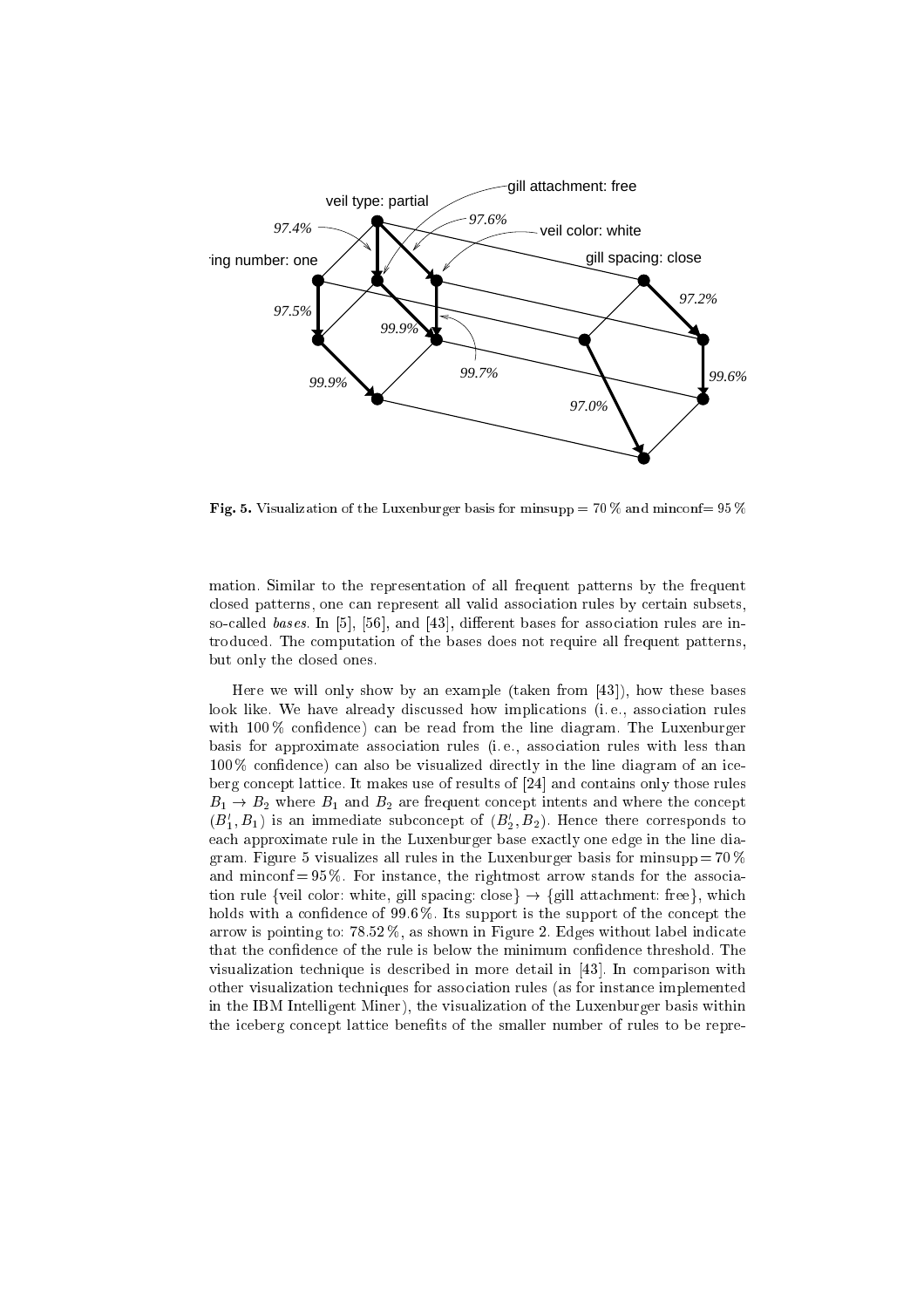sented (without loss of information!), and of the presence of a 'reading direction' provided by the concept hierarchy.

#### Conclusion 6

We have shown that results of Formal Concept Analysis increase on one hand the performance of data mining algorithms, and improve on the other hand the visualization of the results. There remains still a huge potential for further exploitation of FCA for data mining and knowledge discovery.

### References

- 1. R. Agrawal, T. Imielinski, A. Swami. Mining association rules between sets of items in large databases. Proc. SIGMOD Conf., 1993, 207-216
- 2. R. Agrawal and R. Srikant. Fast algorithms for mining association rules. Proc. VLDB Conf., 1994, 478-499 (Expanded version in IBM Report RJ9839)
- 3. R. Agrawal and R. Srikant. Mining sequential patterns. In Proc. of the 11th Int'l Conf. on Data Engineering (ICDE), pages 3-14, Mar. 1995.
- 4. A. Arnauld, P. Nicole: La logique ou l'art de penser contenant, outre les règles communes, plusieurs observations nouvelles, propres à former le jugement. Ch. Saveux, Paris 1668
- 5. Y. Bastide, N. Pasquier, R. Taouil, G. Stumme, L. Lakhal: Mining Minimal Non-Redundant Association Rules Using Frequent Closed Itemsets. In: J. Lloyd, V. Dahl, U. Furbach, M. Kerber, K.-K. Lau, C. Palamidessi, L. M. Pereira, Y. Sagiv, P. J. Stuckey (eds.): *Computational Logic* – CL. Proc. 1st Intl. Conf. on CL (6th Intl. Conf. on Database Systems). LNAI 1861, Springer, Heidelberg 2000, 972-986
- 6. Y. Bastide, R. Taouil, N. Pasquier, G. Stumme, L. Lakhal: Mining Frequent Patterns with Counting Inference.  $SIGKDD$  Explorations 2(2), Special Issue on Scalable Algorithms,  $2000, 71-80$
- 7. S. D. Bay. The UCI KDD Archive [http://kdd.ics.uci.edu]. Irvine, CA: University of California, Department of Information and Computer Science.
- R. J. Bayardo: Efficiently Mining Long Patterns from Databases. Proc. SIGMOD '98, 1998, 85-93
- 9. K. Becker, G. Stumme, R. Wille, U. Wille, M. Zickwolff: Conceptual Information Systems Discussed Through an IT-Security Tool. In: R. Dieng, O. Corby (eds.): Knowledge Engineering and Knowledge Management. Methods, Models, and Tools. Proc. EKAW '00. LNAI 1937, Springer, Heidelberg 2000, 352-365
- 10. S. Brin, R. Motwani, and C. Silverstein. Beyond market baskets: Generalizing association rules to correlation. In Proc. ACM SIGMOD Int'l Conf. on Management of Data, pages 265-276, May 1997.
- 11. S. Brin, R. Motwani, J. D. Ullman, and S. Tsur. Dynamic itemset counting and implication rules for market basket data. In Proc. ACM SIGMOD Int'l Conf. on Management of Data, pages 255-264, May 1997.
- 12. C. Carpineto, G. Romano: GALOIS: An Order-Theoretic Approach to Conceptual Clustering. Machine Learning. Proc. ICML 1993, Morgan Kaufmann Prublishers 1993, 33-40
- 13. R. Cole, G. Stumme: CEM A Conceptual Email Manager. In: B. Ganter, G. W. Mineau (eds.): Conceptual Structures: Logical, Linguistic, and Computational Issues. Proc. ICCS '00. LNAI 1867, Springer, Heidelberg 2000, 438-452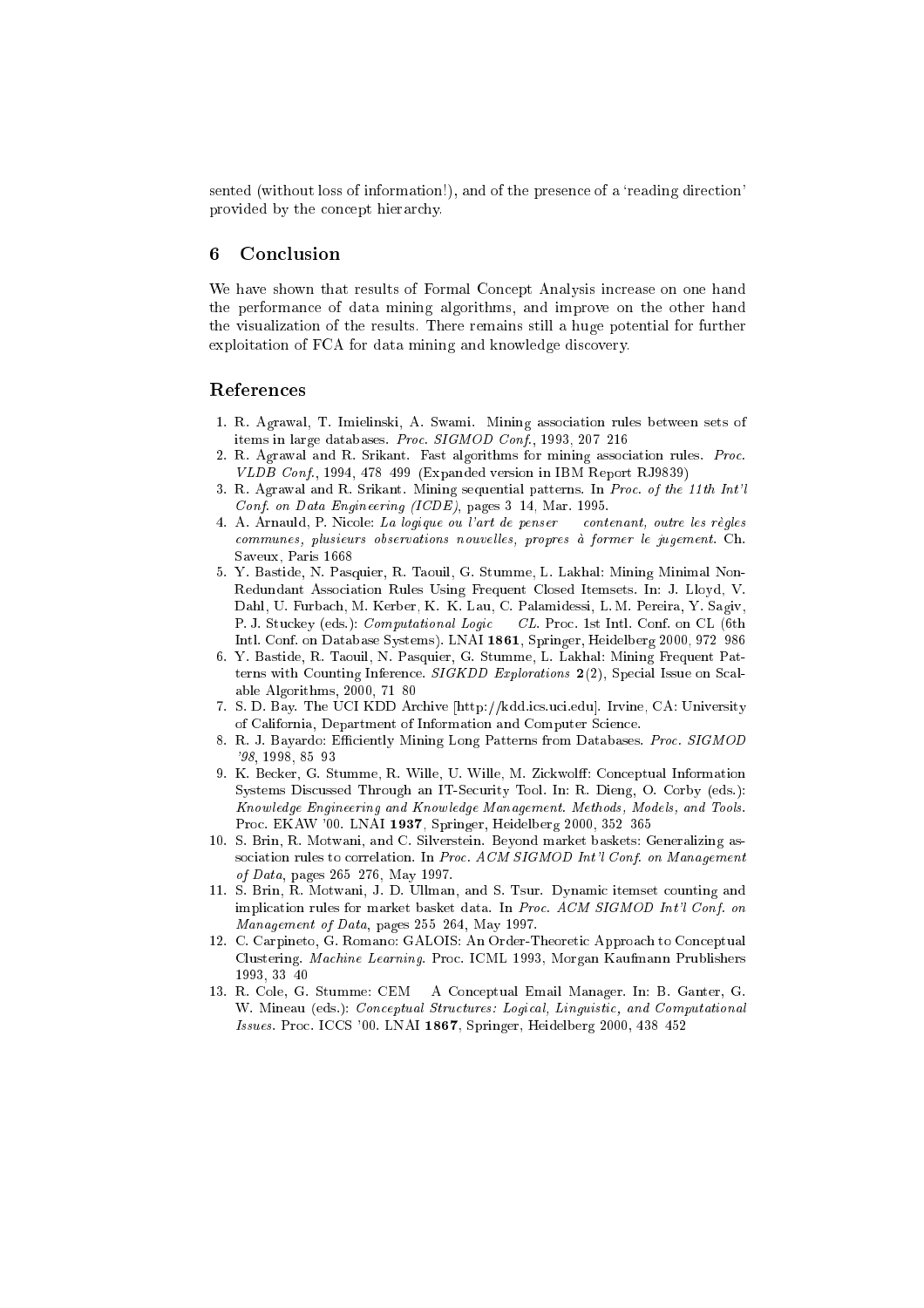- 14. H. Dicky, C. Dony, M. Huchard, T Libourel: On automatic class insertion with overloading. OOPSLA 1996, 251-267
- 15. B. Ganter, R. Wille: Formal Concept Analysis: Mathematical Foundations. Springer, Heidelberg 1999
- 16. R. Godin, H. Mili, G. Mineau, R. Missaoui, A. Arfi, T. Chau: Design of class hierarchies based on concept (Galois) lattices. TAPOS 4(2), 1998, 117-134
- 17. J. Han and M. Kamber. Data Mining: Concepts and Techniques. Morgan Kaufmann, Sept. 2000.
- 18. J. Han, J. Pei, and Y. Yin. Mining frequent patterns without candidate generation. In Proc. ACM SIGMOD Int'l Conf. on Management of Data, pages 1-12, May 2000.
- 19. J. Hereth, G. Stumme, U. Wille, R. Wille: Conceptual Knowledge Discovery and Data Analysis. In: B. Ganter, G. Mineau  $(\text{eds.})$ : Conceptual Structures: Logical, Linguistic, and Computational  $Struc$ tures. Proc. ICCS 2000. LNAI 1867, Springer, Heidelberg 2000, 421-437
- 20. Y. Huhtala, J. Kärkkäinen, P. Porkka, H. Toivonen: TANE: an efficient algorithm for discovering functional and approximate dependencies. The Computer Journal  $42(2)$ , 1999, 100-111
- 21. M. Kamber, J. Han, and Y. Chiang. Metarule-guided mining of multi-dimensional association rules using data cubes. In Proc. of the 3rd KDD Int'l Conf., Aug. 1997.
- 22. B. Lent, A. Swami, and J. Widom. Clustering association rules. In Proc. of the 13th Int'l Conf. on Data Engineering (ICDE), pages 220-231, Mar. 1997.
- 23. D. Lin and Z. M. Kedem. Pincer-Search: A new algorithm for discovering the maximum frequent set. In Proc. of the 6th Int'l Conf. on Extending Database Technology  $(EDBT)$ , pages 105-119, Mar. 1998.
- 24. M. Luxenburger: Implications partielles dans un contexte. Mathématiques, Informatique et Sciences Humaines 29(113), 1991, 35-55
- 25. K. Mackensen, U. Wille: Qualitative Text Analysis Supported by Conceptual Data Systems. Quality and Quantity: Internatinal Journal of Methodology 2(33), 1999,  $135 - 156$
- 26. H. Mannila, H. Toivonen, and A. I. Verkamo. Discovery of frequent episodes in event sequences. Data Mining and Knowledge Discovery, 1(3):259-289, Sept. 1997.
- 27. G. Mineau, G., R. Godin: Automatic Structuring of Knowledge Bases by Conceptual Clustering. IEEE Transactions on Knowledge and Data Engineering  $7(5)$ , 1995, 824-829
- 28. M. Missikoff, M. Scholl: An algorithm for insertion into a lattice: application to type classification. Proc. 3rd Intl. Conf. FODO 1989. LNCS 367, Springer, Heidelberg 1989. 64-82
- 29. J. S. Park, M. S. Chen, and P. S. Yu. An efficient hash based algorithm for mining association rules. In Proc. ACM SIGMOD Int'l Conf. on Management of Data, pages 175-186, May 1995.
- 30. N. Pasquier, Y. Bastide, R. Taouil, L. Lakhal: Pruning Closed Itemset Lattices for Association Rules. 14ièmes Journées Bases de Données Avancées (BDA'98), Hammamet, Tunisia, 26-30 October 1998
- 31. N. Pasquier, Y. Bastide, R. Taouil, L. Lakhal: Efficient mining of association rules using closed itemset lattices. Journal of Information Systems,  $24(1)$ , 1999, 25-46
- 32. N. Pasquier, Y. Bastide, R. Taouil, L. Lakhal: Discovering frequent closed itemsets for association rules. Proc. ICDT '99. LNCS 1540. Springer, Heidelberg 1999, 398-416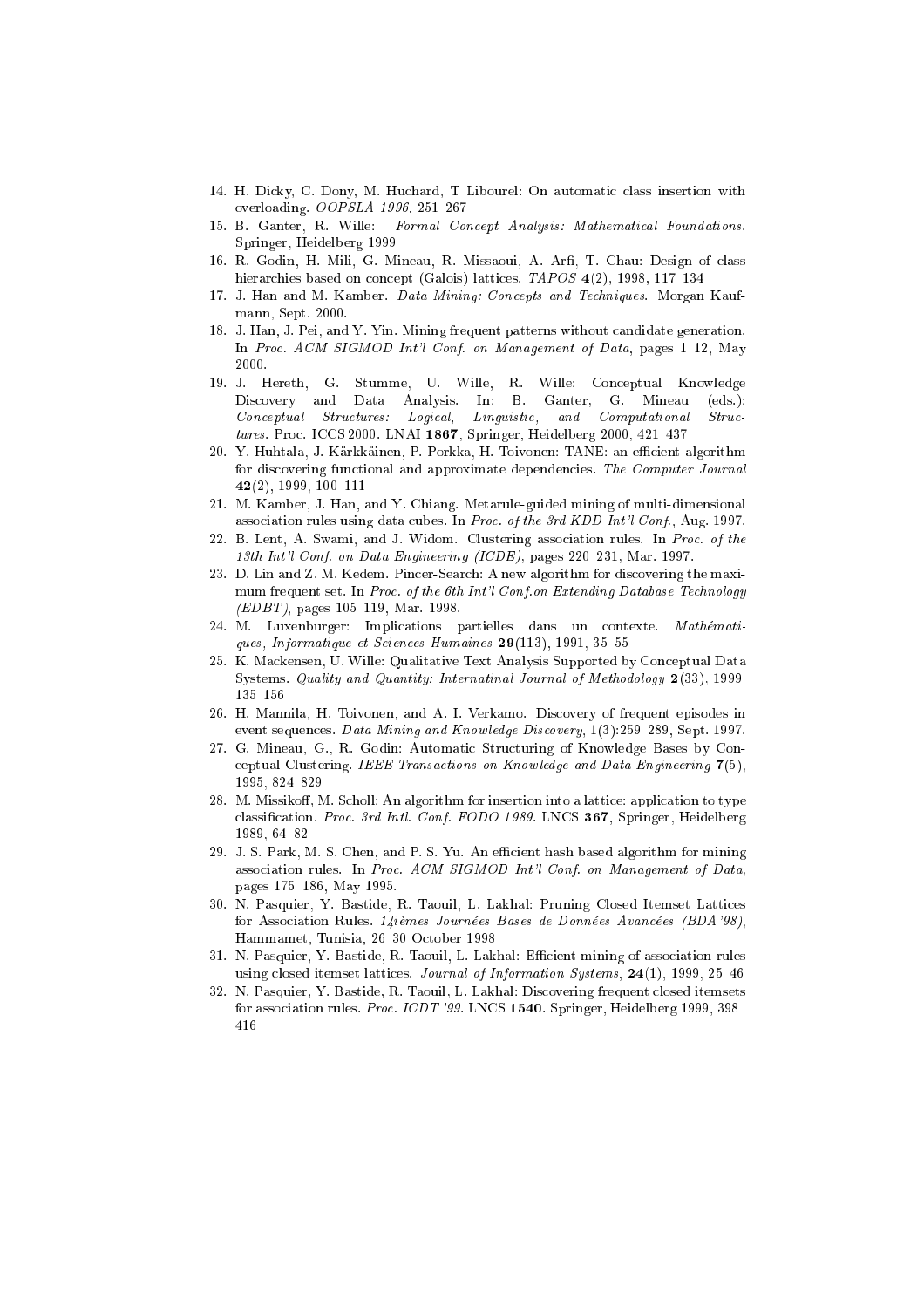- 33. J. Pei, J. Han, R. Mao: CLOSET: An Efficient Algorithm for Mining Frequent Closed Itemsets. ACM SIGMOD Workshop on Research Issues in Data Mining and Knowledge Discovery 2000, 21-30
- 34. A. Savasere, E. Omiecinski, and S. Navathe. An efficient algorithm for mining association rules in large databases. In Proc. of the 21th Int'l Conf. on Very Large Data Bases (VLDB), pages 432-444, Sept. 1995.
- 35. P. Scheich, M. Skorsky, F. Vogt, C. Wachter, R. Wille: Conceptual Data Systems. In: O. Opitz, B. Lausen, R. Klar (eds.): Information and Classification. Springer, Berlin-Heidelberg 1993, 72-84
- 36. I. Schmitt, G. Saake: Merging inheritance hierarchies for database integration. Proc. 3rd IFCIS Intl. Conf. on Cooperative Information Systems, New York City, Nework, USA, August 20-22, 1998, 122-131
- 37. C. Silverstein, S. Brin, and R. Motwani. Beyond market baskets: Generalizing association rules to dependence rules. Data Mining and Knowledge Discovery,  $2(1)$ . Jan. 1998.
- 38. S. Strahringer, R. Wille: Conceptual clustering via convex-ordinal structures. In: O. Opitz, B. Lausen, R. Klar (eds.): Information and Classification. Springer, Berlin-Heidelberg 1993, 85-98
- 39. G. Stumme: Conceptual Knowledge Discovery with Frequent Concept Lattices. FB4-Preprint 2043, TU Darmstadt 1999
- 40. G. Stumme, R. Taouil, Y. Bastide, L. Lakhal: Conceptual Clustering with Iceberg Concept Lattices. Proc. GI-Fachgruppentreffen Maschinelles Lernen '01. Universität Dortmund 763, Oktober 2001
- 41. G. Stumme, R. Taouil, Y. Bastide, N. Pasquier, L. Lakhal: Fast computation of concept lattices using data mining techniques. Proc. 7th Intl. Workshop on Knowledge Representation Meets Databases, Berlin, 21-22. August 2000. CEUR-Workshop Proceeding. http://sunsite.informatik.rwth-aachen.de/Publications/CEUR-WS/
- 42. G. Stumme, R. Taouil, Y. Bastide, N. Pasqier, L. Lakhal: Computing Iceberg Concept Lattices with Titanic. J. on Knowledge and Data Engineering  $42(2)$ , 2002, 189-222
- 43. G. Stumme, R. Taouil, Y. Bastide, N. Pasquier, L. Lakhal: Intelligent Structuring and Reducing of Association Rules with Formal Concept Analysis. In: F. Baader. G. Brewker, T. Eiter (eds.): KI 2001: Advances in Artificial Intelligence. Proc. KI 2001. LNAI 2174, Springer, Heidelberg 2001, 335-350
- 44. G. Stumme, R. Wille, U. Wille: Conceptual Knowledge Discovery in Databases Using Formal Concept Analysis Methods. In: J. M. Zytkow, M. Quafofou (eds.): Principles of Data Mining and Knowledge Discovery. Proc. 2nd European Symposium on PKDD '98, LNAI 1510, Springer, Heidelberg 1998, 450-458
- 45. G. Stumme, R. Wille (eds.): Begriffliche Wissensverarbeitung Methoden und Anwendungen. Springer, Heidelberg 2000
- 46. G. Stumme: Formal Concept Analysis on its Way from Mathematics to Computer Science. Proc. 10th Intl. Conf. on Conceptual Structures (ICCS 2002). LNCS, Springer, Heidelberg 2002
- 47. R. Taouil, N. Pasquier, Y. Bastide, L. Lakhal: Mining Bases for Association Rules Using Closed Sets. Proc. 16th Intl. Conf. ICDE 2000, San Diego, CA, US, February 2000. 307
- 48. H. Toivonen. Sampling large databases for association rules. In Proc. of the 22nd Int'l Conf. on Very Large Data Bases (VLDB), pages 134-145, Sept. 1996.
- 49. F. Vogt, R. Wille: TOSCANA A graphical tool for analyzing and exploring data. LNCS 894, Springer, Heidelberg 1995, 226-233